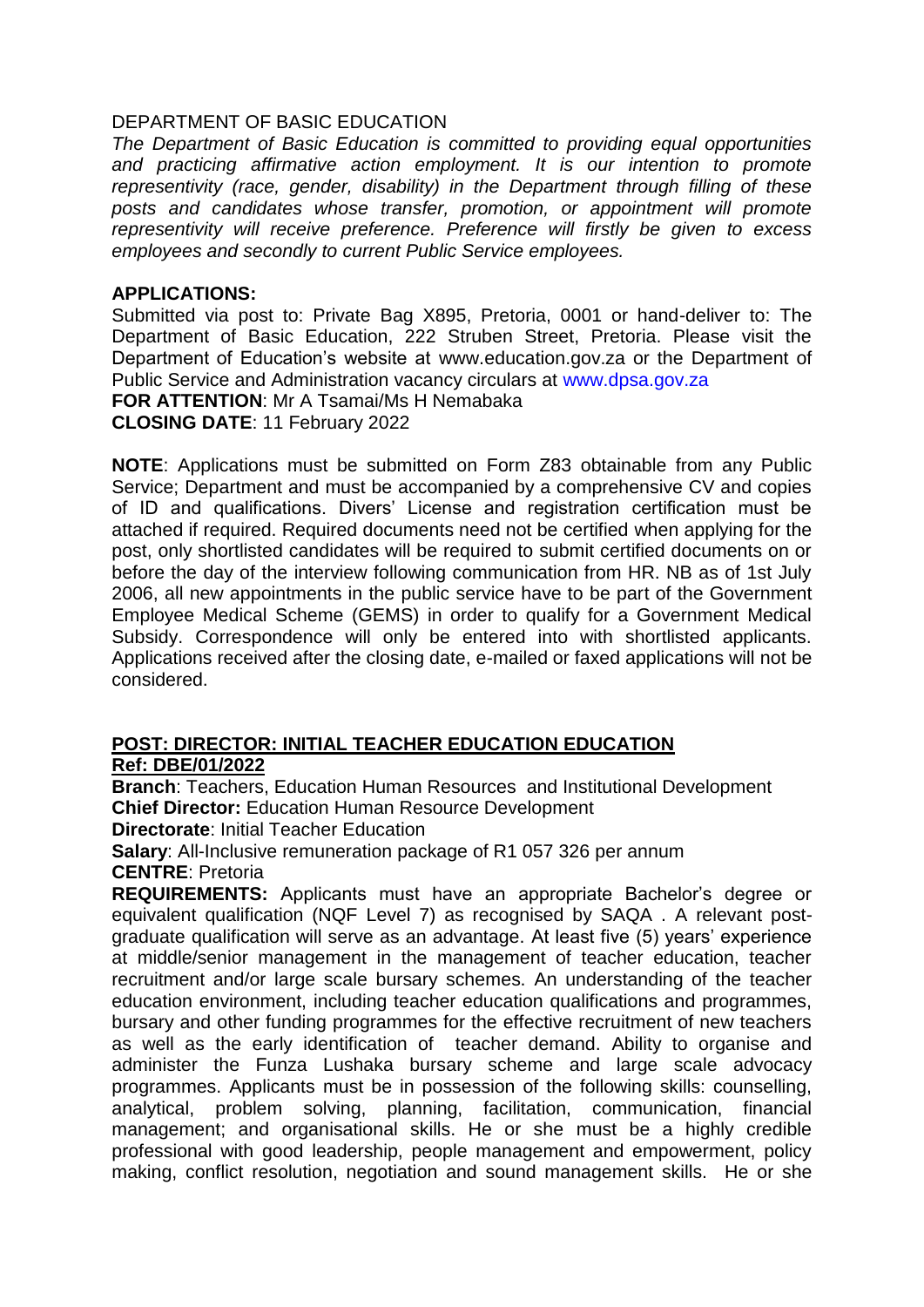must be a team player and a strategist. Applicants must possess the following process competencies: Knowledge Management, Service Delivery Innovation, Problem-solving and analysis, Client orientation and Customer focus, Communication skills. He or she must possess the following core competencies: Strategic capacity and leadership, People Management and Empowerment, Financial Management, Change management. The ability to maintain sound interpersonal relations. Knowledge of administrative procedures, the Public Finance Management Act, 1999 (Act 1 of 1999) (PFMA), Treasury Regulations applicable to the Public Service, Labour Relations Act, Employment of Educators Act, Basic Conditions of Employment Act, Employment Equity Act, National Skills Development Strategies, Integrated Strategic Framework for Teacher Education and Development (ISPFTED, Minimum Requirements for Teacher Education Qualifications is required. A good understanding of the Basic Education Sector.

**DUTIES:** The successful candidate will be responsible to ensure the proper overall management of initial teacher education programmes and qualifications, induction programmes for new teachers, the Funza Lushaka bursary programme and teacher recruitment campaigns. Expand, manage, monitor and support the Funza Lushaka bursary programme. Establish, manage, monitor and facilitate the implementation of educator recruitment programmes in the Education Sector. Establish, manage, monitor and facilitate the implementation of educator orientation and induction programmes and evaluate education programmes and qualifications for employment in education. Collaborate with relevant stakeholders in the Initial Teacher Education landscape to ensure the achievement of common objectives. Provide technical input for the design and implementation of well-researched, evidence-based initial teacher education strategies. Provide strategic leadership for the development of strategic and annual plans. Manage the finances of the Directorate in line with the Public Finance Management Act. Note: The successful candidate will have to sign annual performance agreements, annually disclose his/her financial interests and be subjected to a security clearance.

**NOTE:** A Certificate for SMS pre-entry programme is required for all SMS appointment, the full details of the outlined requirements and course information can be sourced by following the link. https://www.thensg.gov.za/training-course/sms-preentry programme/. All shortlisted candidates for SMS posts will be subjected to a technical exercise that intends to test relevant technical element of the job, the logistics of which will be communicated by the department. Following the interview and the technical exercise, the selection panel will recommend candidates to attend a generic managerial competency assessment (in compliance with the DPSA Directive on the implementation of competency based assessments). The competency assessment will be testing generic managerial competencies using the mandated DPSA SMS competency assessment tools. The incumbent will have to sign an annual performance agreement as well as annually disclose his/her financial interests and be subjected to a security clearance.

#### **CLOSING DATE:** 11 February 2022

**ENQUIRIES:** Mr A Tsamai Tel No: 012 357 3321/Ms H Nemabaka Tel No: 012 357 3289

**NOTE:** All shortlisted candidates will be expected to demonstrate their skills in a short task as part of the interview and will be subjected to a security clearance.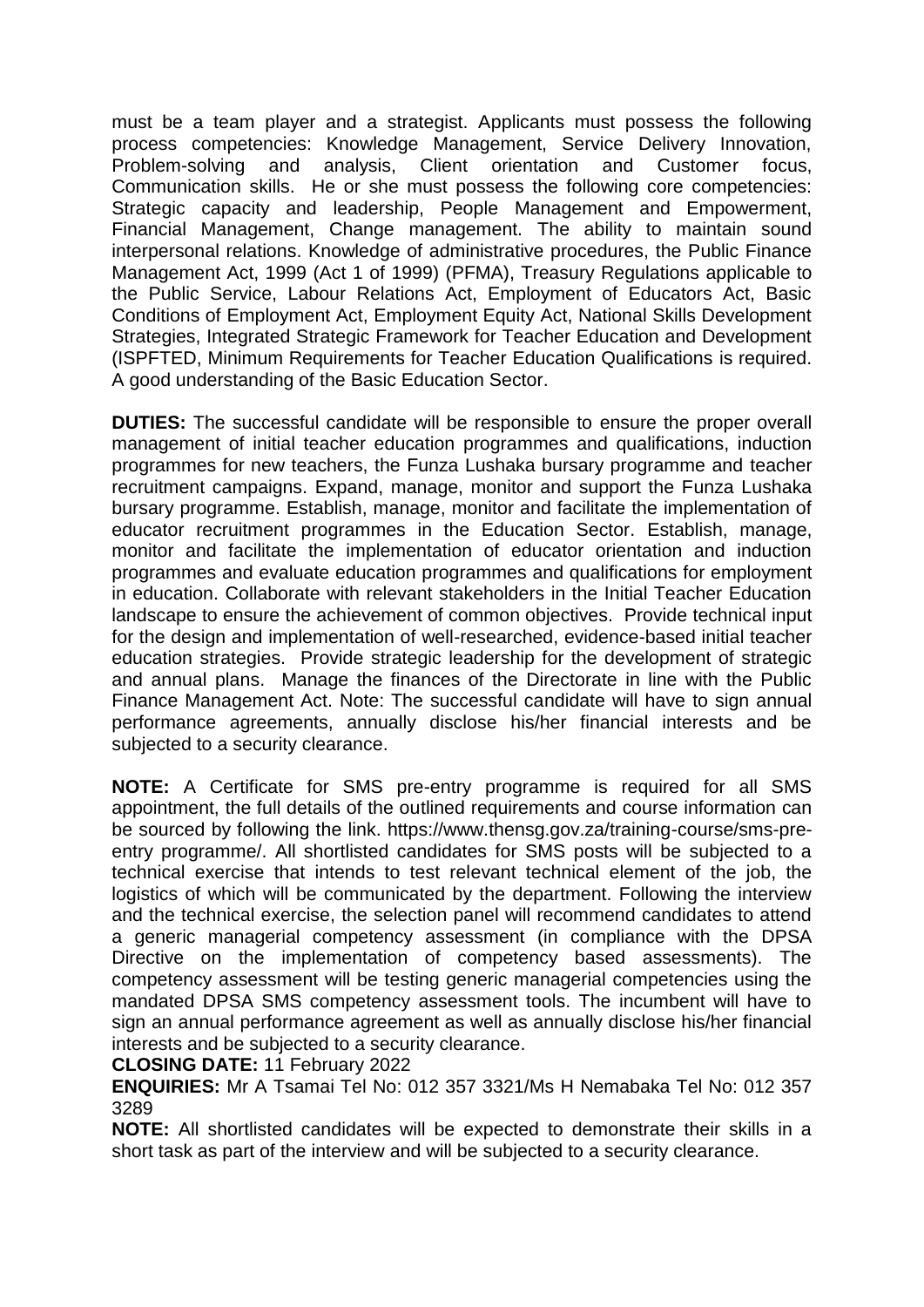#### **POST: DEPUTY DIRECTOR (STRUCTRED SCHOOL MANAGEMENT AND ASSISTANT SUPPORT PROGRAMME) (ONE YEAR RENEWABLE CONTRACT) Ref: DBE/02/2022**

**Branch**: Curriculum Policy, Support and Monitoring

**Chief Directorate**: Curriculum Implementation and Monitoring

**Directorate**: Curriculum Implementation and Quality Improvement (GET)

**Salary**: All- inclusive remuneration package of R744 255 per annum

**Centre**: Pretoria

**REQUIREMENTS**:. An appropriate recognised three year relevant (NQF level 6) post matric qualification or equivalent qualification. At least four (4) years relevant experience at supervisory level. The successful candidate must demonstrate a good understanding of the education sector in South Africa, proven experience in managing the implementation of projects; proven ability to produce quality work under pressure ; manage deadlines; ability to work with people at different levels, team player able to work autonomously; proficient computer skills; strong analytical and problem-solving skills; good communication and writing skills, process management. This position requires willingness to frequently travel and working outside the Gauteng Province.

**DUTIES**: Oversee some aspects of the programme including: managing the Department of Basic Education policies (DBE) and processes, monitor implementation of the delivery agreements of several service providers, ensure service providers adhere to agreed deadlines and communicate any risks to management, work closely with project teams, ensure effective stakeholder engagement, support the monitoring and evaluation of the project, prepare monthly and quarterly reports.

**CLOSING DATE:** 11 February 2022

**ENQUIRIES**: Mr A Tsamai Tel No: 012 357 3321/Ms H Nemabaka Tel No: 012 357 3289

**NOTE:** All shortlisted candidates will be expected to demonstrate their skills in a short task as part of the interview and will be subjected to a security clearance.

# **POST: DEPUTY DIRECTOR: SECURITY AND ASSET MANAGEMENT REF: DBE/03/2022**

**Branch**: Finance and Administration

**Chief Directorate**: Financial Management and Services

**Directorate:** Security and Asset Management

**Salary**: All-inclusive remuneration package of R882 042.00 per annum (Level 12) **Centre**: Pretoria

**REQUIREMENTS:** A three-year relevant post matric qualification (NQF level 6) as recognised by SAQA; A minimum of four (4) years' relevant experience at a supervisory/middle managerial level; An understanding of the Security and Events management environment. **The successful candidate must be skilled/competent in the following**: security, contract management, analytical problem solving, planning, facilitation, communication, financial management, organisational skills, good leadership, project management, people management and empowerment, policy making, conflict resolution, change management, sound interpersonal relations, negotiation and sound management skills. The successful candidate must be a team player and a strategist; Knowledge of Batho Pele Principle, service delivery innovation, client orientation and customer focus is required; Knowledge of